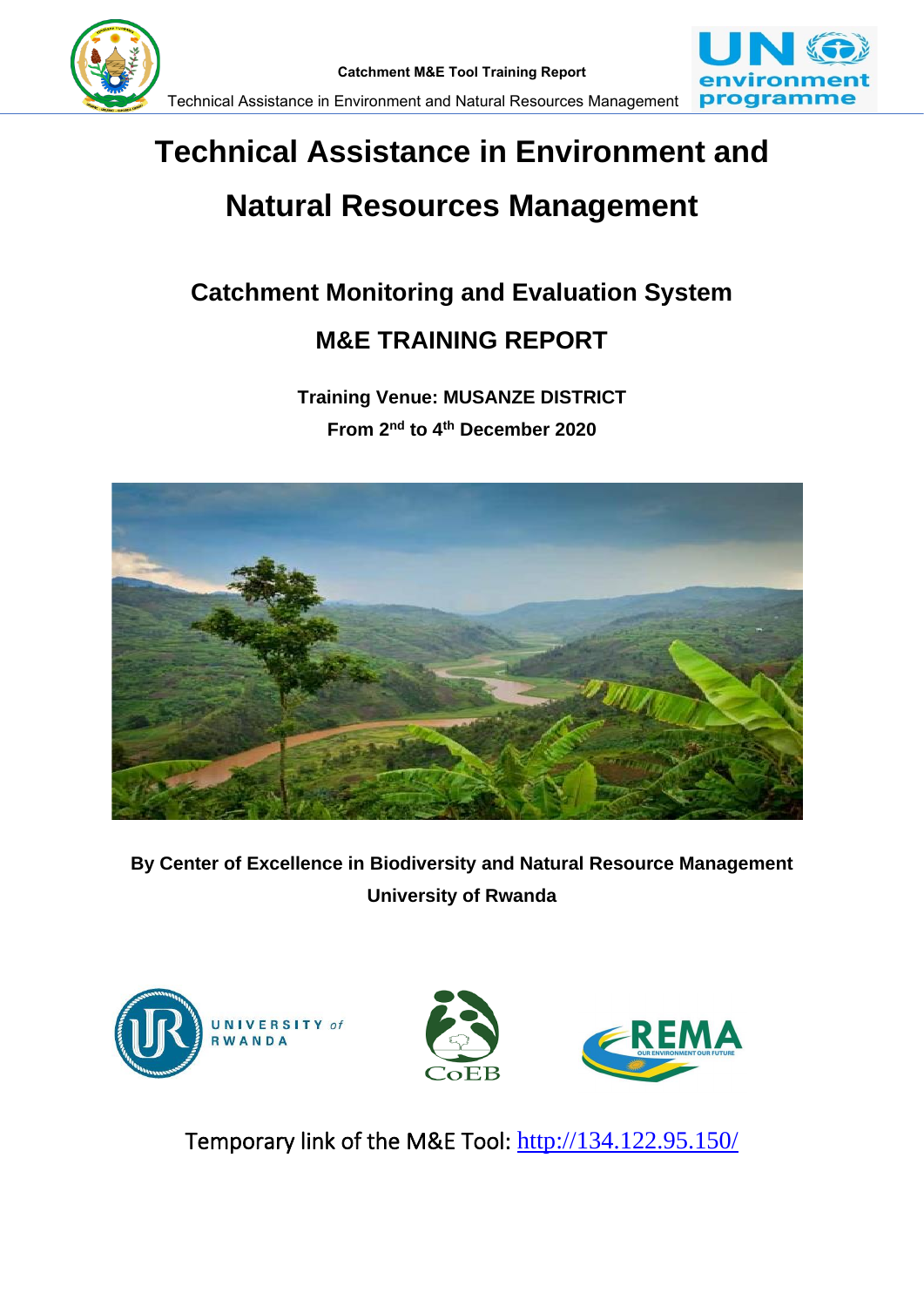# **Table of Contents**

| 1. |
|----|
| 2. |
|    |
|    |
|    |
| 3. |
| 4. |
| 5. |
| 6. |
| 7. |
|    |
|    |
|    |
|    |
|    |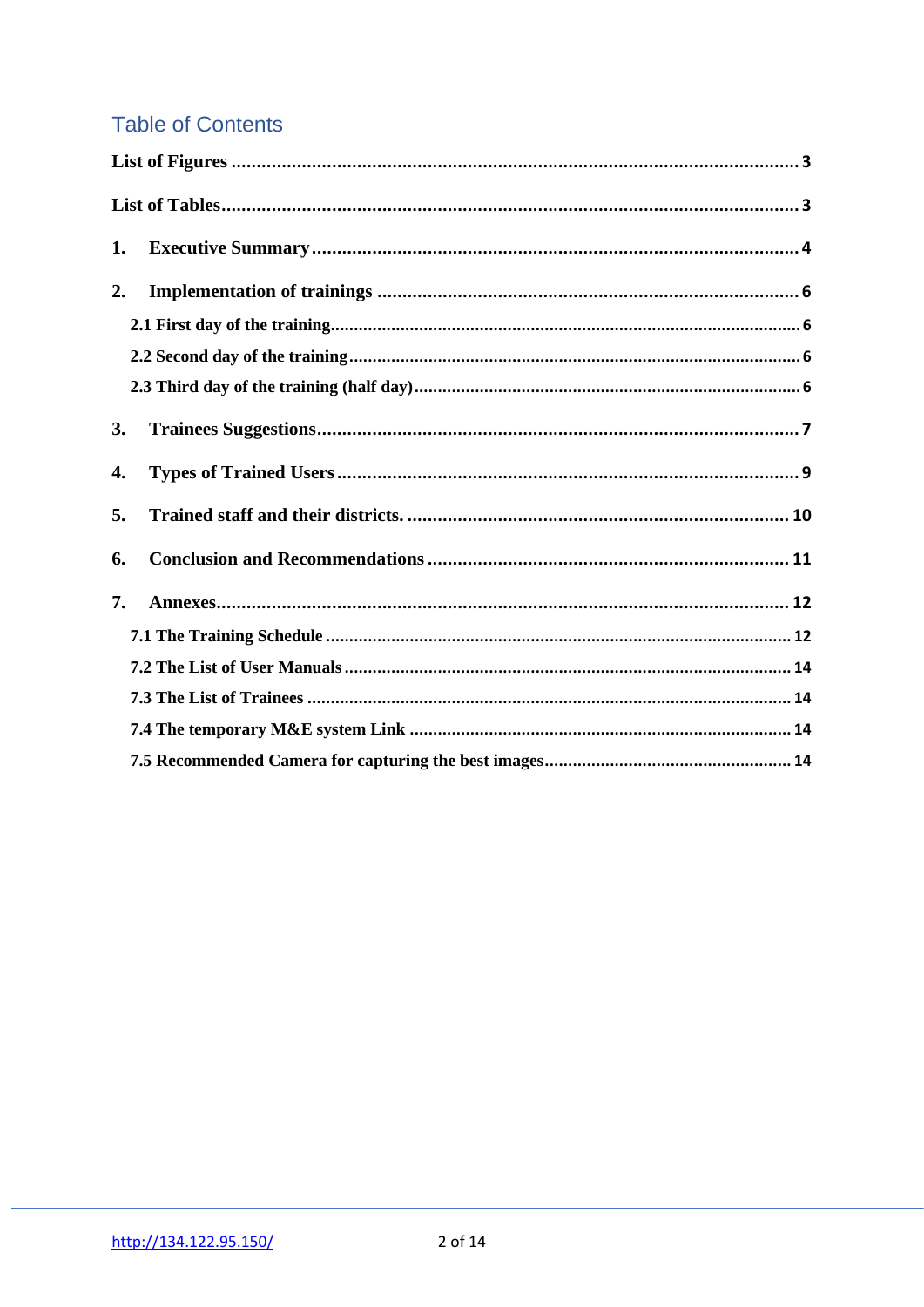# <span id="page-2-0"></span>**List of Figures**

| Figure 1 Diagram of the M&E system users. This diagram is based on the discussion with |  |
|----------------------------------------------------------------------------------------|--|
|                                                                                        |  |

# <span id="page-2-1"></span>**List of Tables**

| Table 1. Suggestions and recommendations from participants of the workshop on the M&E |  |
|---------------------------------------------------------------------------------------|--|
|                                                                                       |  |
|                                                                                       |  |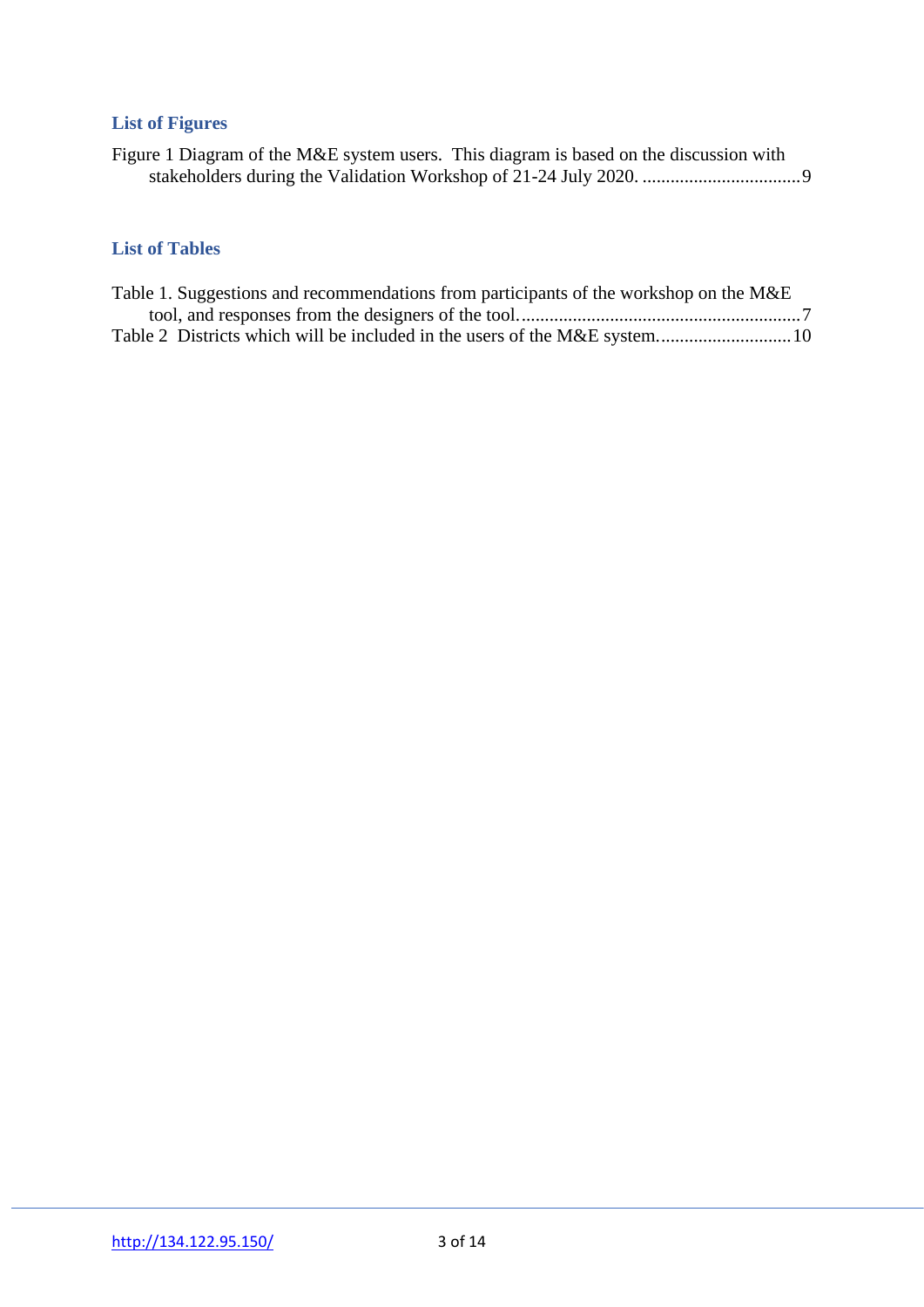#### <span id="page-3-0"></span>**1. Executive Summary**

The Center of Excellence in Biodiversity and Natural Resource Management at the University of Rwanda has a collaborative project agreement with the Rwanda Environment Management Authority for the Completion of Technical Assistance in Environment and Natural Resources Management. This project included assessments of several catchments and wetlands and development of a national wetland management framework, a water quality management plan and guidelines, a pollution management plan and catchment and water quality management plans for five catchments and watersheds. The data from these field assessments went into the development of a monitoring and evaluation tool.

The training for the end users of the Catchment Monitoring and Evaluation Tool took place at Musanze, Rwanda from  $2<sup>nd</sup>$  to  $4<sup>th</sup>$  December 2020. The workshop was opened by NYARUBUYE Jean Marie Vianney from REMA and followed by introduction remarks by Professor Beth Kaplin, Director of the Center of Excellence in Biodiversity and Natural Resource Management at the University of Rwanda.

Around 50 users from REMA, Rwanda Water Resources Board (RWB) and from 21 districts attended. The training was delivered by the two technical team members from the IT team, Celestin Mbonabucya and Pelin Mutanguha, the key team members who developed the M & E system. Team members from catchments, wetlands, water quality gave brief presentations about the kinds of data that were collected in their respective teams, which represent information for the monitoring of wetlands, catchments and water quality. The trainees expressed satisfaction with the training and the functionalities from the developed system which has proven to be flexible and user friendly compared to other systems at REMA and at RWB. Participants provided some inputs for improvement of the tool, and although some of the suggestions are out of the current TORs, they are very important to consider while upgrading the system. For example, some participants suggested that, if possible, the system can be upgraded with more functionalities so that it can be possible for it to replace the existing systems.

For the sustainability and for the maintenance of this tool, we recommend the maintenance of a strong partnership between University of Rwanda through the Center of Excellence in Biodiversity and Natural Resource Management (CoEB) and the School of ICT, with the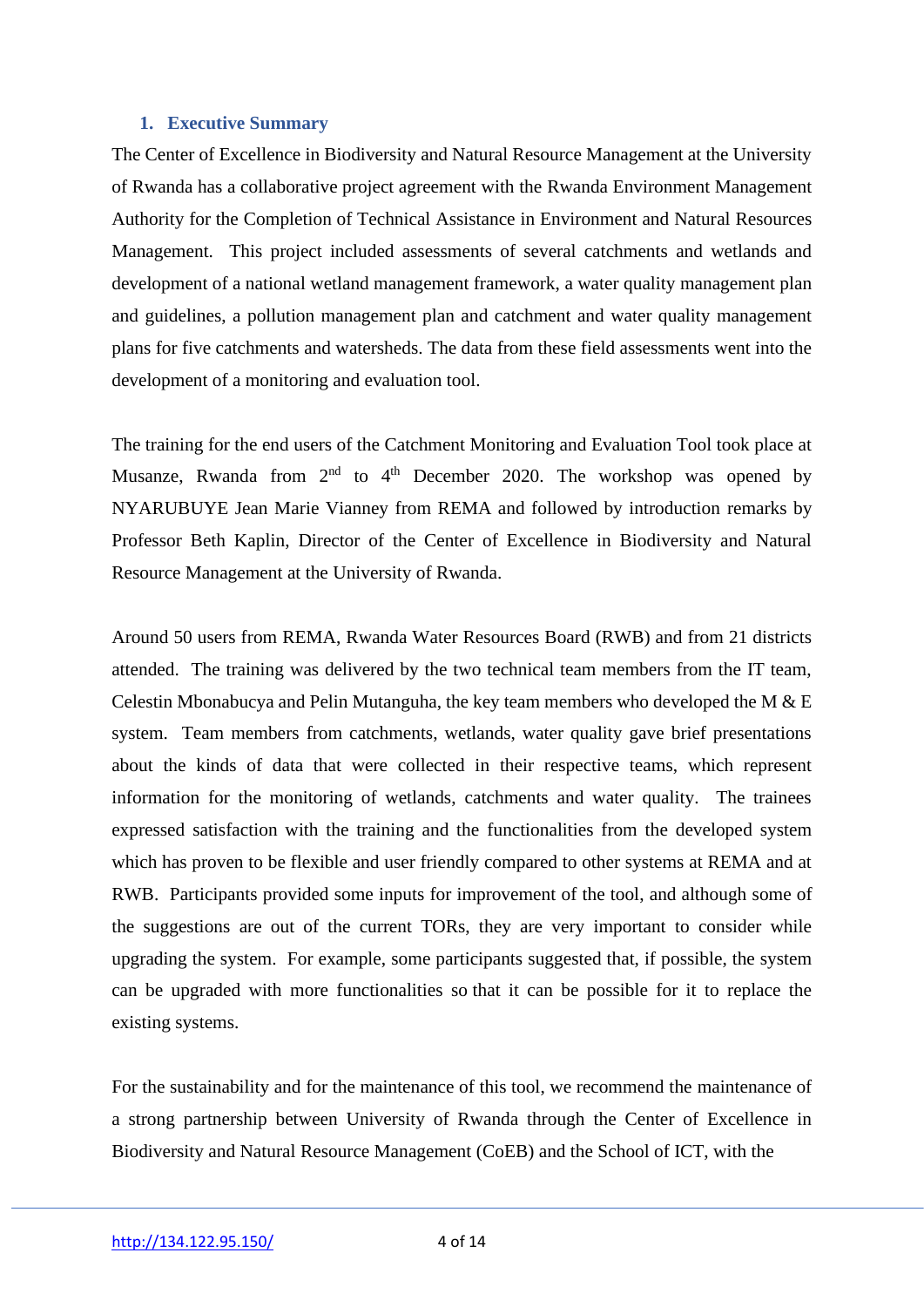Rwanda Environment Management Authority, Rwanda Water Board and with the Ministry of Environment, where the CoEB will keep overseeing the growth of the system and encourage the collaborations between the different units in University of Rwanda and with the Government of Rwanda so that the system can be continuously upgraded and improved as needed and maintain its relevance in supporting national development plans and sustainable development goals.

**Report prepared by:** MBONABUCYA Celestin

M&E IT Specialist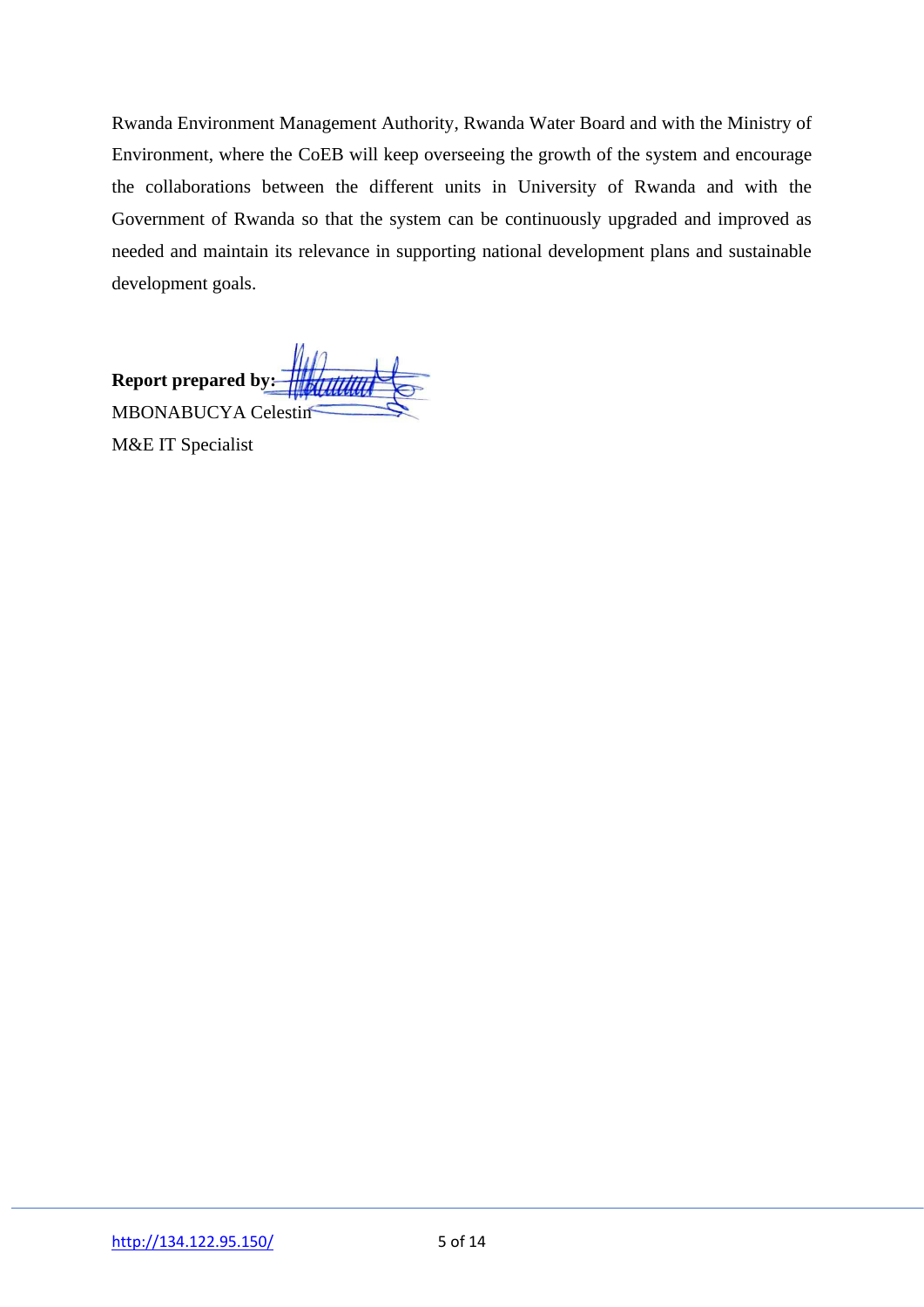#### <span id="page-5-0"></span>**2. Implementation of trainings**

#### <span id="page-5-1"></span>**2.1 First day of the training**

The trainees received the overview on the research done on Water Quality, Wetland management and on Catchment Plans to understand what kinds of data were collected in the field, and how this informed the monitoring system development. This has been followed by the introduction of the Monitoring and Evaluation system with a focus on the overview of how it works as it have been agreed in the validation of the progress report that took place from  $20<sup>th</sup>$ to 24<sup>th</sup> July 2020 at Musanze, Rwanda.

#### <span id="page-5-2"></span>**2.2 Second day of the training**

The overview of the wetland management was delivered by the assistant to the team leader of the wetland management component. After that, all trainees were registered on the developed M&E Tool (system) and have been assigned the credentials based on their level of work. The M&E tool has four types of levels (District, Catchment, National and the Administrator).

During the training, the users were able to easily log in to the system, and were able to navigate within the system, upload various types of reports such as images, maps, single data, excel files, and download the data for a selected report for any needed component. They were able to view data in graphs and to see the trends for a given indicator at a selected site for all reporting periods. The trainees have tried to upload some images and some maps on the system and will do more exercises during the training.

#### <span id="page-5-3"></span>**2.3 Third day of the training (half day)**

The RBIS (Rwanda Biodiversity Information System) was presented to the attendees for them to be aware of the project that the Center of Excellence in Biodiversity and Natural Resource Management is working on because this new national monitoring system will enable biodiversity monitoring which is in line with this technical assistance project. Biodiversity is an ideal indicator for wetlands and other freshwater ecosystems. The RBIS is putting together biodiversity data for the country, starting with a focus on freshwater ecosystems, and this information will complement the M&E system and the catchment, wetlands and water quality management plans developed during this project.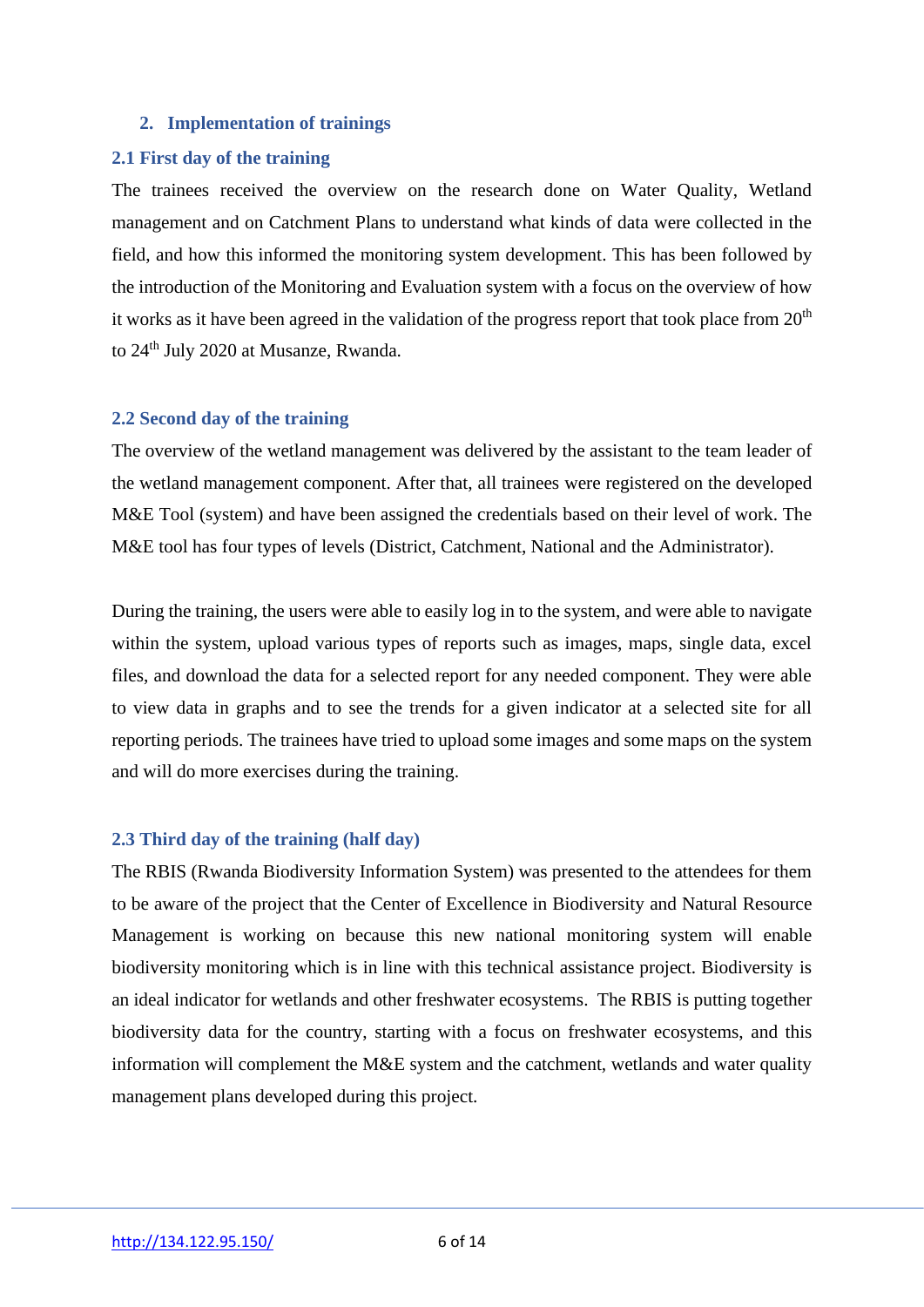The attendees provided inputs and comments for the RBIS system. One interesting comment was to include certain system functions that can allow people with traditional knowledge to contribute to the system in one way or another. This is in line with the Nagoya Protocol provisions as well. Users of the system can for example have an interface where they can name some species in Kinyarwanda and could help researchers in conducting their research and field work.

The rest of the day was devoted to additional discussions, comments and recommendation to improve the M&E tool.

## <span id="page-6-0"></span>**3. Trainees Suggestions**

The suggestions, comments and recommendations have been collected from the trainees and have been taken into consideration to upgrade the M&E tool (Table 1).

<span id="page-6-1"></span>*Table 1. Suggestions and recommendations from participants of the workshop on the M&E tool, and responses from the designers of the tool.*

| <b>Suggestions and Recommendation</b>         | <b>Comments for implementation</b>   |  |  |
|-----------------------------------------------|--------------------------------------|--|--|
| Change the title "Reports" to<br>1.           | Yes, to be added. Part of the TOR    |  |  |
| "Reporting Periods"                           |                                      |  |  |
| Add the module to collect data from<br>2.     | Very important input where citizens  |  |  |
| the public users for the community            | will be involved in the environment  |  |  |
| involvement.                                  | management. Out of current TOR.      |  |  |
| Make sure that the users at districts<br>3.   | Yes, to be added. Part of the TOR    |  |  |
| can view the list of the submitted            |                                      |  |  |
| summaries.                                    |                                      |  |  |
| 4. Make sure that all the images              | Yes, to be added. Part of the TOR    |  |  |
| uploaded are also visible when the report is  |                                      |  |  |
| selected.                                     |                                      |  |  |
| 5.<br>Check the generated report mainly       | Yes, to be added. Part of the TOR    |  |  |
| on the data in a table and check the titles   |                                      |  |  |
| and their units.                              |                                      |  |  |
| Add full info on the images for all<br>6.     | Yes, to be added. Part of the TOR    |  |  |
| types of users.                               |                                      |  |  |
| 7.<br>Add the option to remove/ deactivate    | Yes, to be added. Part of the TOR    |  |  |
| the uploaded image and map.                   |                                      |  |  |
| Make sure that all comments are<br>8.         | Yes, to be added. Part of the TOR    |  |  |
| seen at national level and at catchment level |                                      |  |  |
| & Add communication channel to give           |                                      |  |  |
| feedback to district users.                   |                                      |  |  |
| 9.<br>Fix mobile responsiveness.              | Yes, very important as many users us |  |  |
|                                               | smart phones.                        |  |  |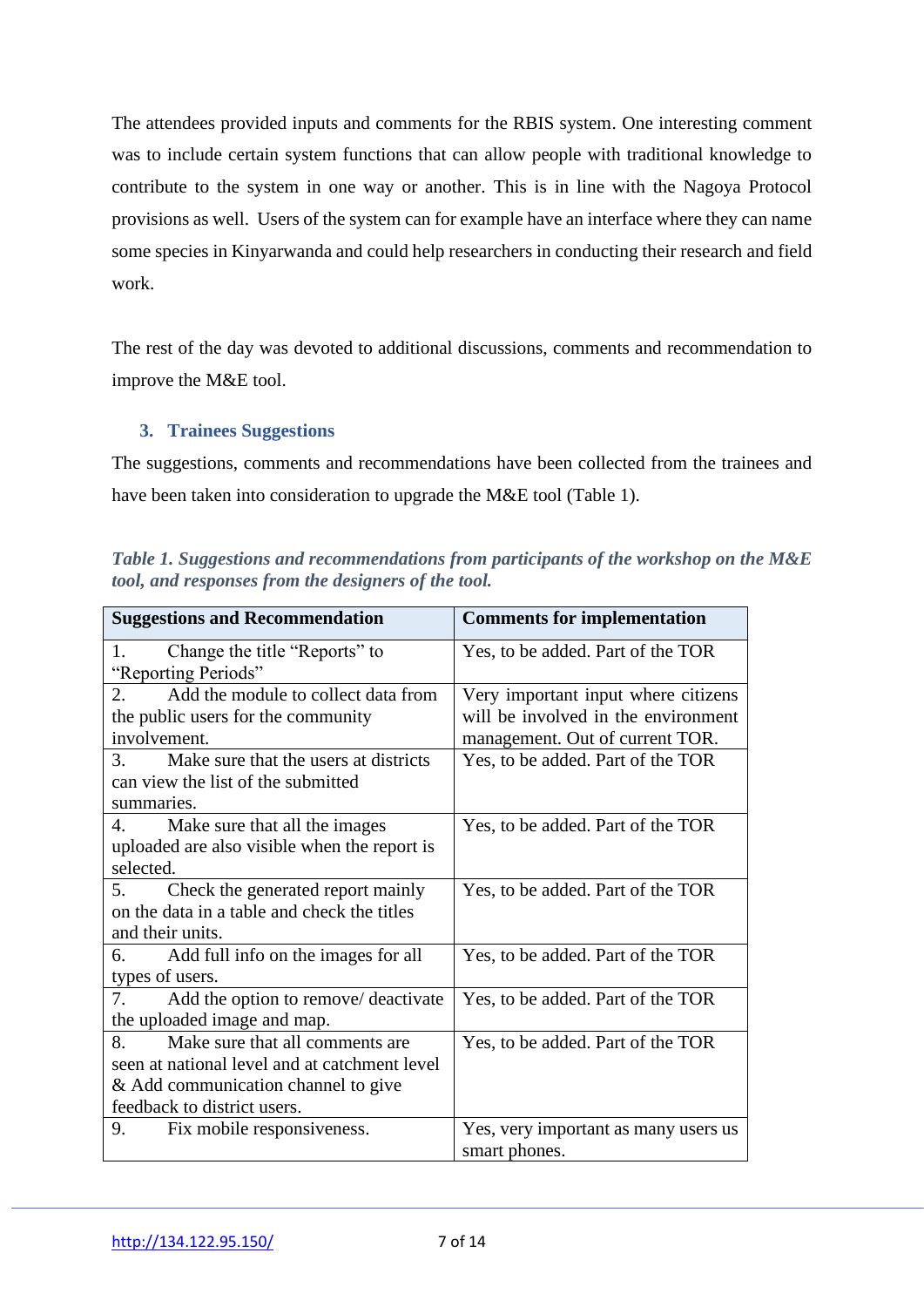| <b>Suggestions and Recommendation</b>        | <b>Comments for implementation</b>  |  |
|----------------------------------------------|-------------------------------------|--|
| Increase the text field size to allow<br>10. | Yes, to be done and very important  |  |
| users to add more descriptive text.          |                                     |  |
| View images and view map.<br>11.             | Yes, to be done and very important  |  |
| -Add who sent the document                   | Yes, to be done and very important  |  |
| -Sorting and filtering at National and at    | Yes, to be done and very important  |  |
| catchment level                              |                                     |  |
| 12.<br>Add a way to add the comments of      | Yes. To be done during the system   |  |
| the provided data especially on the Plan     | upgrade                             |  |
| Reporting                                    |                                     |  |
| Add the report summary for the<br>13.        | Yes, to be done and very important. |  |
| Leaders at Catchment and at National level.  |                                     |  |
| The template to be provided.                 |                                     |  |
| Add the red, yellow and red flags for<br>14. | Yes, to be done and very important  |  |
| the monitoring and evaluation of catchment   | and to be done during the system    |  |
| plan                                         | Upgrade                             |  |
| The system should get integrated<br>15.      | Yes, to be done and very important  |  |
| with other systems                           | and to be done during the system    |  |
|                                              | Upgrade                             |  |
| 16.<br>There must be the study of the        | Yes. To be supported by REMA or     |  |
| existing systems and find the similarities   | by RWB or by the Ministry of        |  |
| and differences for more recommendations.    | Environment.                        |  |
| Adapt the system for daily use for<br>17.    | Yes, to be done and very important  |  |
| district users (more desktop versions,       | and to be done during the system    |  |
| mobile version) [ provide a way to save      | Upgrade.                            |  |
| drafts & publish data to upper levels]       |                                     |  |

Some comments have been adopted and the system was fixed, and other comments should be taken into consideration while upgrading the platform. The University of Rwanda and especially the Center of Excellence in Biodiversity and Natural Resource Management at the University, is ready to technically support where it is needed.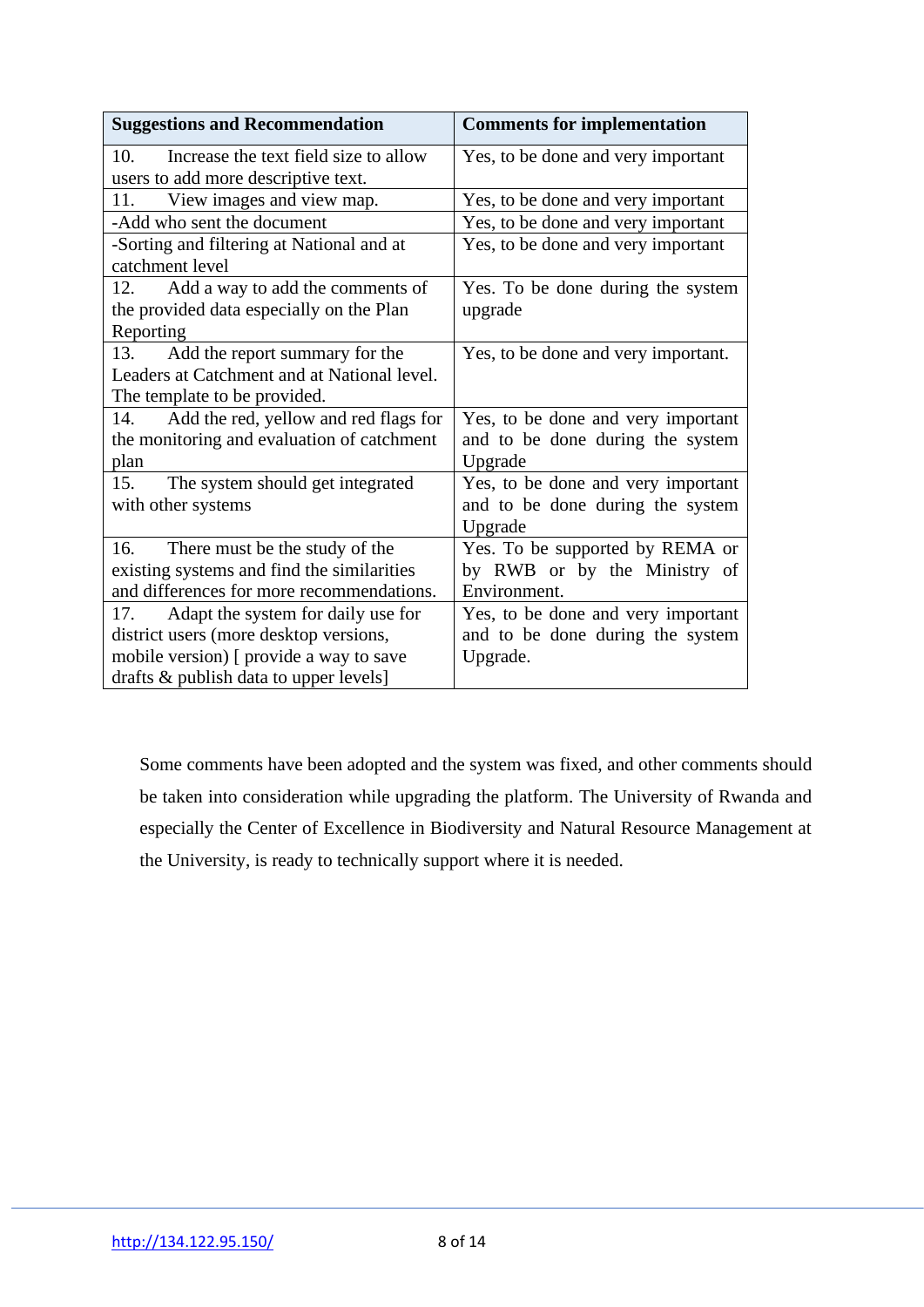# <span id="page-8-0"></span>**4. Types of Trained Users**

The training has been provided to different types of users from district level, catchment level and national level.



Figure 1 Diagram of the M&E system users. This diagram is based on the discussion with stakeholders during the Validation Workshop of 21-24 July 2020.

The trainees were composed by the staff from multidisciplinary services and units.

- Staff from REMA
- Staff at National level at Rwanda Water Board, RWB and at Rwanda Environment Management Authority, REMA
- Staff representing Catchment
- Directors of Agriculture and Natural Resources from 21 districts
- Environmental Officers at district level
- Agricultural Officers at district level
- Mining Officers at district level

The users' manuals and troubleshooting guide documents have been produced and uploaded to the platform. This is also part of protecting our environment by reducing the use of printed papers.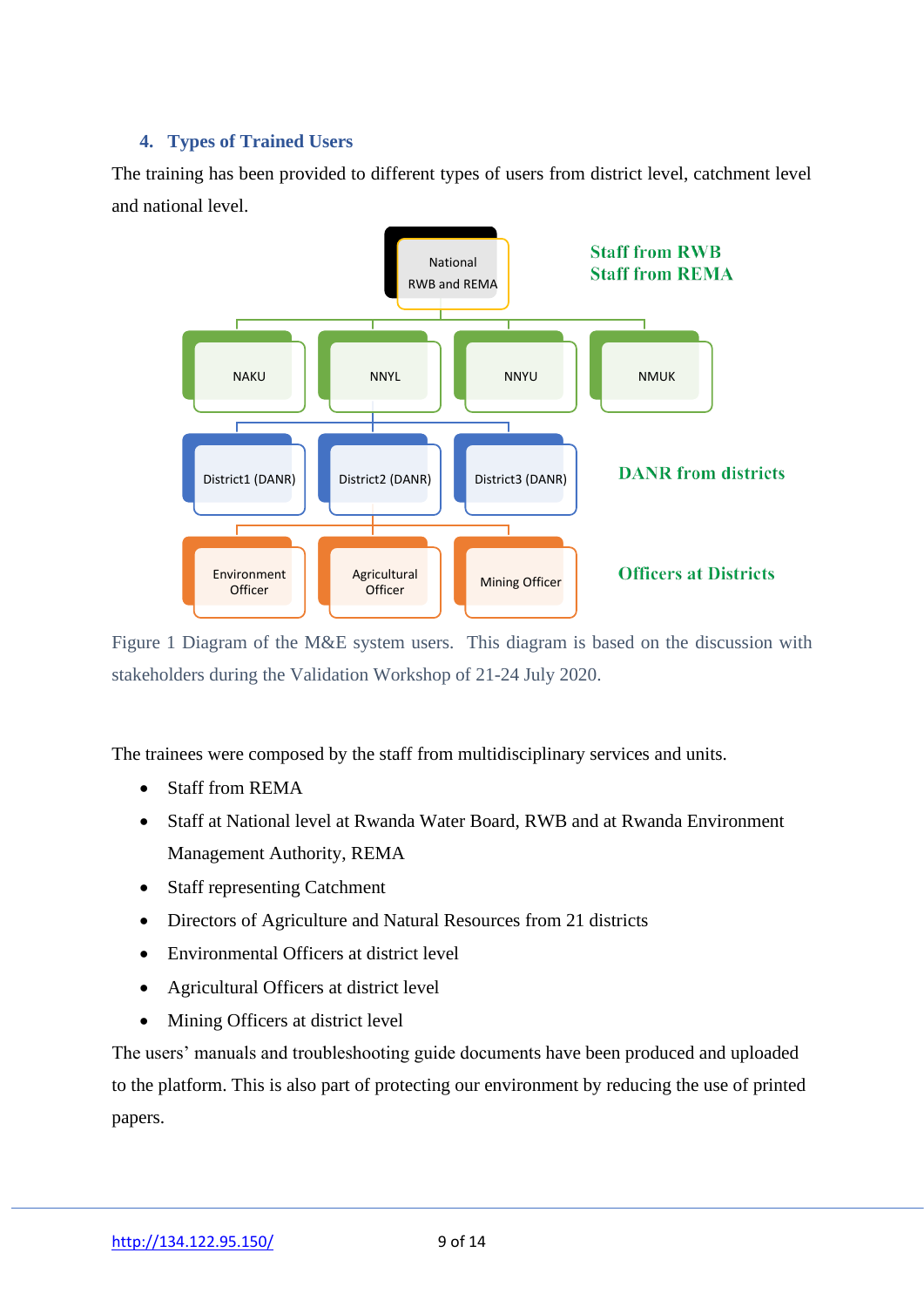## <span id="page-9-0"></span>**5. Trained staff and their districts.**

The targeted users will come from 21 districts, but since the platform will expand to other catchment and districts, RWB and REMA can invite everyone who is considered as the stakeholder for this project and from other districts.

| No             | <b>DISTRICTS</b>  |
|----------------|-------------------|
| 1              | <b>BUGESERA</b>   |
| $\overline{2}$ | <b>BURERA</b>     |
| 3              | <b>GAKENKE</b>    |
| $\overline{4}$ | <b>GASABO</b>     |
| 5              | <b>GATSIBO</b>    |
| 6              | <b>GICUMBI</b>    |
| 7              | <b>KAMONYI</b>    |
| 8              | <b>KAYONZA</b>    |
| 9              | <b>KICUKIRO</b>   |
| 10             | <b>KIREHE</b>     |
| 11             | <b>MUHANGA</b>    |
| 12             | <b>MUSANZE</b>    |
| 13             | <b>NGOMA</b>      |
| 14             | <b>NGORORERO</b>  |
| 15             | <b>NYABIHU</b>    |
| 16             | <b>NYAMAGABE</b>  |
| 17             | <b>NYANZA</b>     |
| 18             | <b>NYARUGENGE</b> |
| 19             | <b>RUHANGO</b>    |
| 20             | <b>RULINDO</b>    |
| 21             | <b>RWAMAGANA</b>  |

<span id="page-9-1"></span>*Table 2 Districts which will be included in the users of the M&E system.*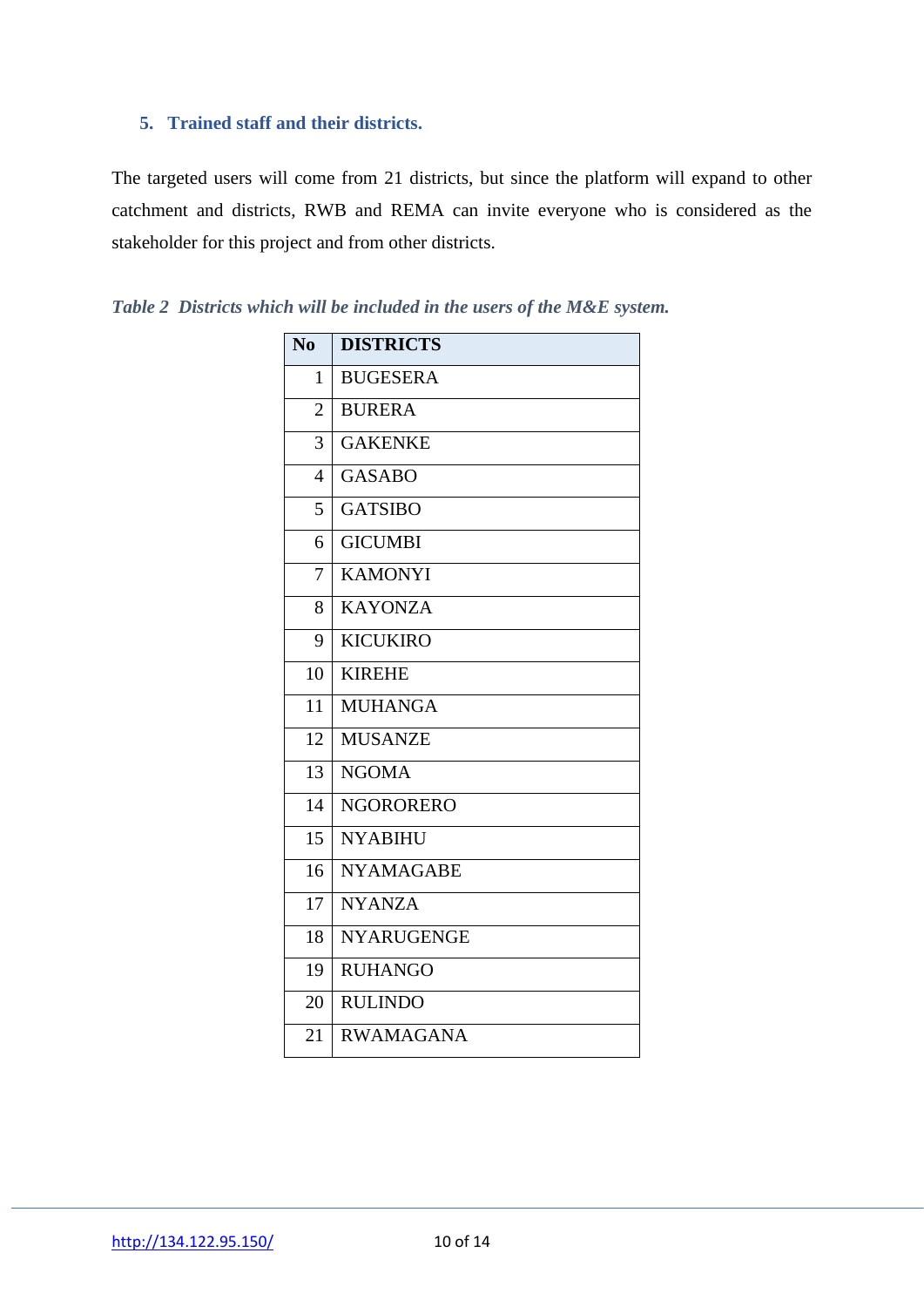#### <span id="page-10-0"></span>6. **Conclusion and Recommendations**

According to the terms of references, the system will be accessed by registered users and each user should be registered based on their level of work. This means that partners and stakeholders should first request the permission to access data from the system administrator. For later improvements of the Monitoring and Evaluation tool, we recommend that any user who is registered should leave the feedback targeting to improve the functionalities of this system.

For the sustainability and for the maintenance of this tool, we recommend the strong partnership between University of Rwanda through the Center of Excellence in Biodiversity and Natural Resource Management and the School of ICT, with the Rwanda Environment Management Authority, Rwanda Water Board and with the Ministry of Environment, where the Center of Excellence in Biodiversity and Natural Resource Management will keep overseeing the growth of the system by maintaining communications between the University of Rwanda relevant units and the Center's nodes and partners, which include REMA, RWB, etc This will facilitate the continuous upgrading of the system as needed and the maintenance of its relevance for reporting, planning and management.

**Prepared By:**

**MBONABUCYA** Celes **Phone**: 0788695862 **Email:** [cembonace@gmail.com](mailto:cembonace@gmail.com) **M&E IT Specialist**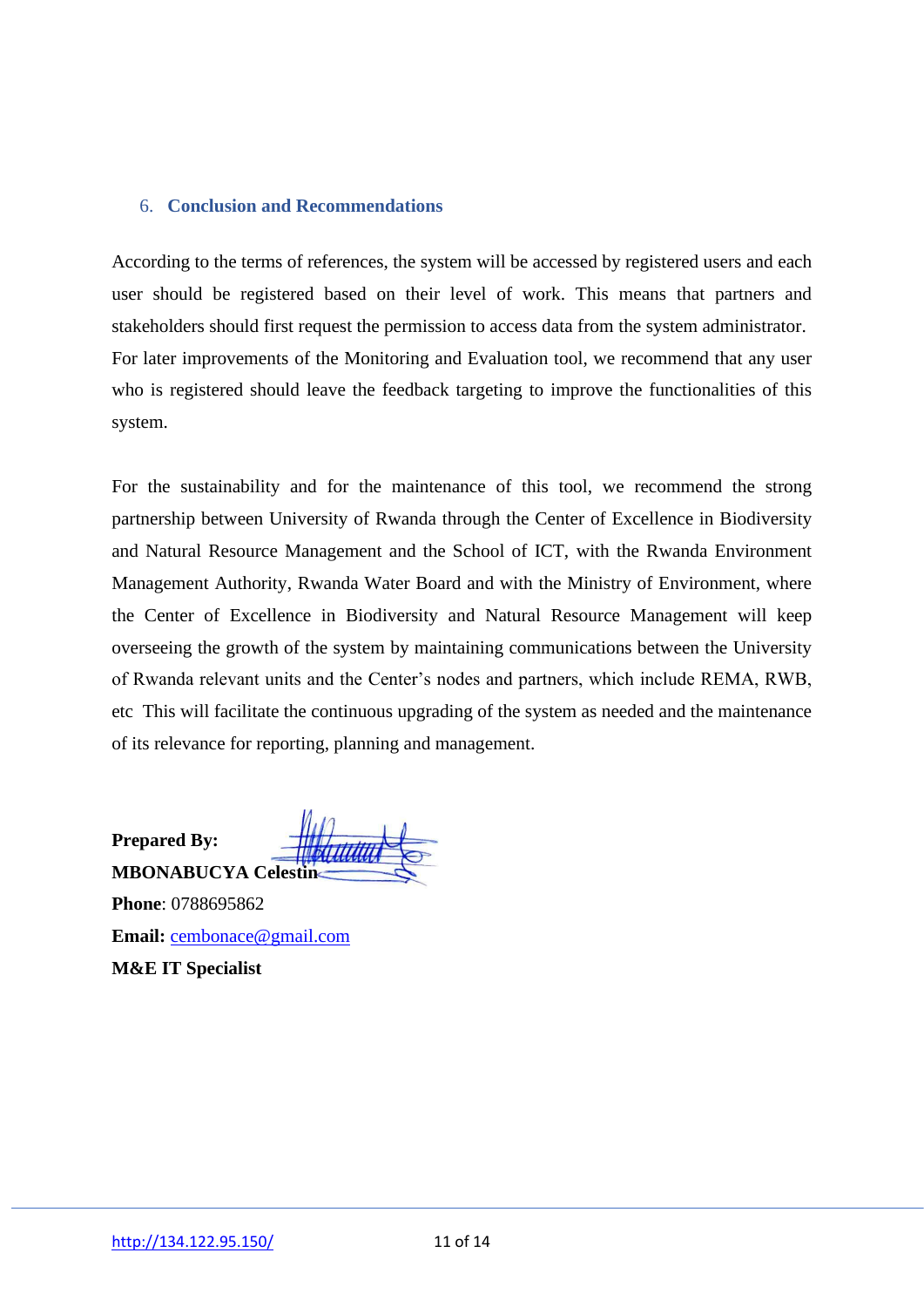# <span id="page-11-0"></span>**7. Annexes**

# <span id="page-11-1"></span>**7.1 The Training Schedule**

| <b>Day and Date</b>      | <b>Time</b> | <b>Activities</b>                   | <b>Responsible</b>           |
|--------------------------|-------------|-------------------------------------|------------------------------|
| 2 <sup>nd</sup> December | 8h00-8h30   | <b>Registration of Participants</b> | All                          |
| 2020                     |             |                                     |                              |
|                          | 8h30-10h00  | Demonstrate different types of      | <b>UR</b> Team               |
|                          |             | users and their roles in the        |                              |
|                          |             | system                              |                              |
|                          |             | As System Administrator             |                              |
|                          |             | Login s the user at District level  |                              |
|                          | 10h00-10h30 | Coffee break                        | All                          |
|                          | 10h30-12h00 | Demonstrate how to Login as the     | <b>UR</b> Team               |
|                          |             | user at Catchment level             |                              |
|                          |             | Demonstrate how to Login as the     |                              |
|                          |             | user at National Level              |                              |
|                          | 12h00-13h00 | Lunch                               | All                          |
|                          | 13h00-16h00 | Practices, adding, updating,        | <b>Trainees and Trainers</b> |
|                          |             | removing data, images and maps      |                              |
|                          |             | in the system, Planning,            |                              |
|                          |             | reporting and monitoring, Trends    |                              |
|                          |             | analysis based on the available     |                              |
|                          |             | images and uploaded maps            |                              |
| 3 <sup>rd</sup> December | 8h00-8h30   | <b>Registration of Participants</b> | All                          |
| 2020                     |             |                                     |                              |
|                          | 8h30-10h00  | Practices and support               | <b>Trainees and Trainers</b> |
|                          | 10h00-10h30 | Coffee break                        | All                          |
|                          | 10h30-12h00 | Training summary and                | <b>UR IT Team</b>            |
|                          |             | supporting manuals                  |                              |
|                          | 12h00       | Closing remarks                     | <b>REMA</b> and RWB          |
|                          | 12h00-13h00 | Lunch and departure for RWB         | RWB and REMA                 |
|                          |             | and REMA Team. The UR team          |                              |
|                          |             | will stay to finalize and adopt the |                              |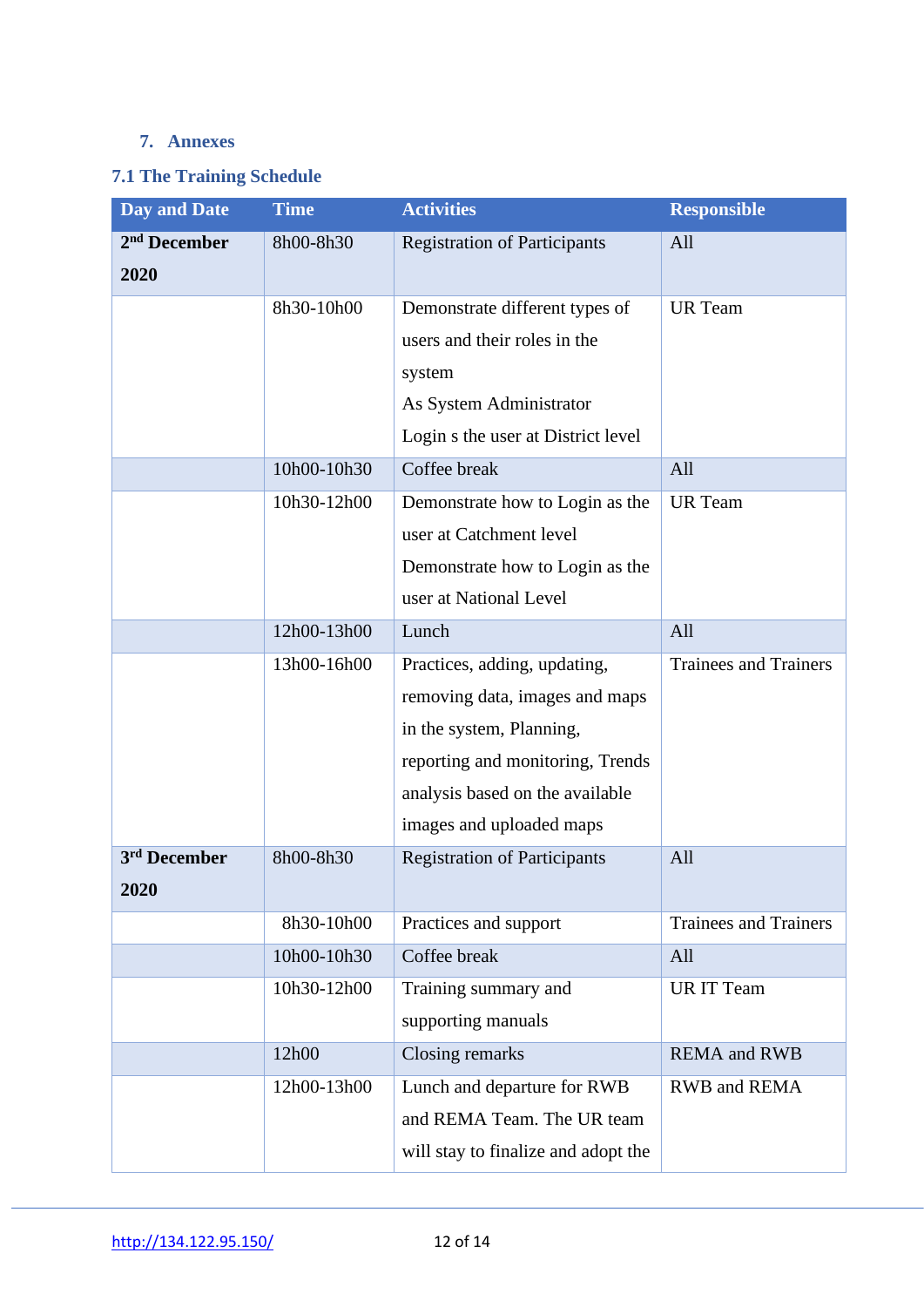| <b>Day and Date</b>      | <b>Time</b> | <b>Activities</b>              | <b>Responsible</b> |
|--------------------------|-------------|--------------------------------|--------------------|
|                          |             | comments provided during the   |                    |
|                          |             | training period.               |                    |
|                          | 13h00-17h00 | Compiling, analyzing and       | <b>UR</b> Team     |
|                          |             | adopting the provided comments |                    |
|                          |             | on the Monitoring and          |                    |
|                          |             | <b>Evaluation tool</b>         |                    |
| 4 <sup>th</sup> December | 8h00-12h00  | Implementing the comments      | <b>UR</b> Team     |
| 2020                     |             | adopted during the training on |                    |
|                          |             | the Monitoring and Evaluation  |                    |
|                          |             | System.                        |                    |